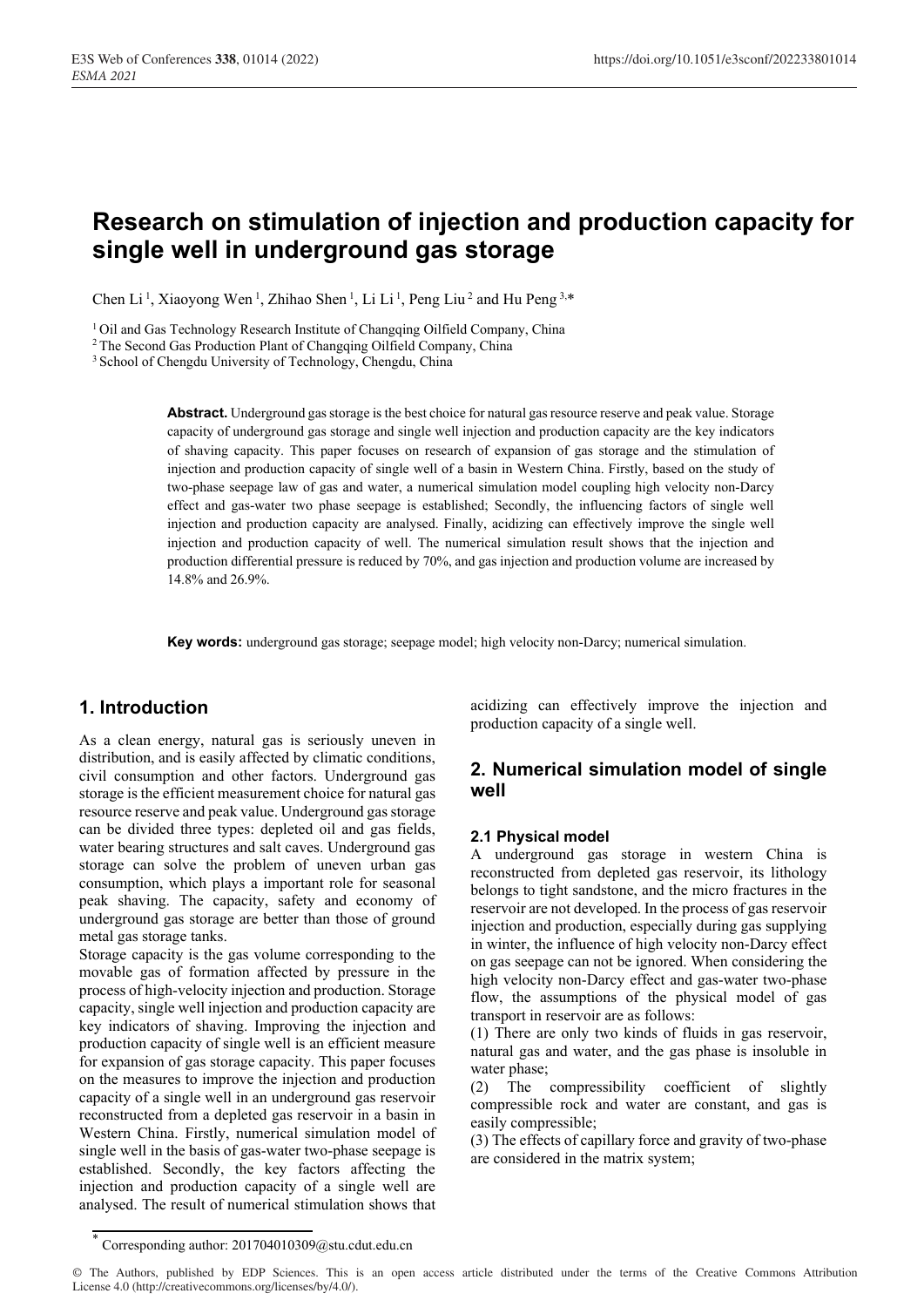(4) The influence of high velocity non-Darcy effect is considered in gas flow, and the water phase is Darcy seepage.

#### **2.2 Mathematical model**

(1) Seepage control equation

Based on the principle of mass conservation, the continuity equation of gas-water two-phase flow can be described as follow:

$$
-\nabla \cdot \left(\rho_{g} v_{g}\right) + \delta_{g} q_{g} = \frac{\partial \left(\varphi \rho_{g} S_{g}\right)}{\partial \tau}
$$
 (1)

$$
-\nabla \cdot (\rho_w v_w) + \delta_w q_w = \frac{\partial (\varphi \rho_w S_w)}{\partial \tau}
$$
 (2)

Where,  $\varphi$  is porosity, %;  $\rho_{\rm g}$ ,  $\rho_{\rm W}$  are density of gas and water in reservoir pressure condition,  $kg/m^3$ ;  $v_g$  and  $v_w$  are seepage velocity, m/s;  $s_g$  is gas saturation, %;  $s_w$  is water saturation;  $q_g$  and  $q_w$  are injection and production volume in micro element, injection is positive and recovery is negative (kg / (m<sup>3</sup>·s));  $\delta$ g and  $\delta$ w are well point function, at the well point  $\delta=1$ , and at non well point,  $\delta$ g=0.

The influence of high velocity non-Darcy effect on gas transport in porous medias can't be ignored, in the process of gas injection and production of underground gas storage. According to Forchheimer equation, the expression of gas motion equation considering the influence of high velocity non-Darcy effect is shown as follows:

$$
\nabla p = \frac{\mu_{\rm g}}{K_{\rm g}} \frac{\rm r}{v_{\rm g}} + \beta \rho \frac{\rm r}{v_{\rm g}}^2 \tag{3}
$$

In order to describe high velocity nonlinear seepage in porous medias, turbulence factor ξ is introduced in the motion equation. The expression of turbulence factor is as follows:

$$
\xi = \frac{1}{1 + \beta \rho v_{\rm g} K_{\rm g} / \mu_{\rm g}}\tag{4}
$$

The following empirical formula of non-Darcy coefficient for multiphase flow β can be described as follow:

$$
\beta = \frac{6.92 \times 10^{10}}{\left(KK_{\text{rg}}\right)^{0.5} \left[\phi\left(1 - S_{\text{w}}\right)\right]^{1.5}}
$$
 (5)

Therefore, the motion equation of gas considering only considering the influence of high velocity non-Darcy can be rewritten as:

$$
V_{\rm g} = -\frac{K_{\rm g}\xi}{\mu_{\rm g}}\nabla p\tag{6}
$$

Then the governing equations of gas-water two-phase transport in the rock of underground gas storage are shown as:

$$
\begin{bmatrix}\n\nabla \cdot \frac{KK_{\infty}}{\mu_{\infty} B_{\infty}} (\nabla p_{\infty} - \gamma_{\infty} \nabla D) + \delta_{\infty} q_{\infty} = \frac{\partial}{\partial \tau} \left( \frac{\varphi S_{\infty}}{B_{\infty}} \right) \\
\nabla \cdot \xi \frac{KK_{\infty}}{\mu_{\infty} B_{\infty}} (\nabla p_{g} - \gamma_{g} \nabla D) + \nabla \cdot \frac{KK_{\infty}}{\mu_{\infty} B_{\infty}} (\nabla p_{\infty} - \gamma_{\infty} \nabla D) + \delta_{g} q_{g} = \frac{\partial}{\partial \tau} \left( \frac{\varphi S_{g}}{B_{g}} + \frac{\varphi R' S_{\infty}}{B_{\infty}} \right)\n\end{bmatrix} (7)
$$

Where D is vertical height below seepage datum, m. Gas and water saturation satisfy the following equation:

$$
S_g + S_w = 1 \tag{8}
$$

The capillary pressure satisfies the following equation:

$$
p_c = p_g - p_w = f(S_w)
$$
 (9)

Where pc is capillary force between gas phase and water phase.

#### (2) Initial conditions

In the process of injecting gas into the underground gas storage, a certain time is selected as the initial time. It is necessary to determine the initial distribution of pressure and saturation at various points in the gas storage. Then, the distribution of pressure and fluid saturation in the gas storage at the initial time is shown as follows:

$$
p_{g}(x, y, z)\Big|_{r=0} = f_{1}(x, y, z) \tag{10}
$$

$$
S_{w}(x, y, z)\Big|_{z=0} = f_2(x, y, z) \tag{11}
$$

(3) Outer boundary condition

A underground gas storage is a closed sandstone gas reservoir without marginal and bottom water. Therefore, the outer boundary conditions can be written as follows:

$$
\left. \frac{\partial p}{\partial n} \right|_{\Gamma} = 0 \tag{12}
$$

Where  $\frac{\partial p}{\partial q}$  $n\vert_{\Gamma}$  $\hat{o}$  $\frac{1}{\hat{c}n}\Big|_{\Gamma}$  represents derivative of the pressure on the

normal direction of outer boundary; Γ is the outer boundary of the gas reservoir.

(4) Inner boundary condition

When the well production rate is constant, Dirac function can be used to deal with the well point due to wellbore radius is particularly smaller than well spacing. The production of grid blocks can be expressed as:

$$
q_{g}(i, j, k, t) = q_{g}(t) \delta(i, j, k) \tag{13}
$$

Where  $\delta(i, j, k)$  is Dirac function, which is equal to 1 when well is in the grid block, and equal to 0 when there are no wells.

When the bottom hole flow pressure is constant, the production in the grid block (wells in the grid block) is satisfied steady flow. According to Peaceman model, the production of wells in the grid block can be expressed as: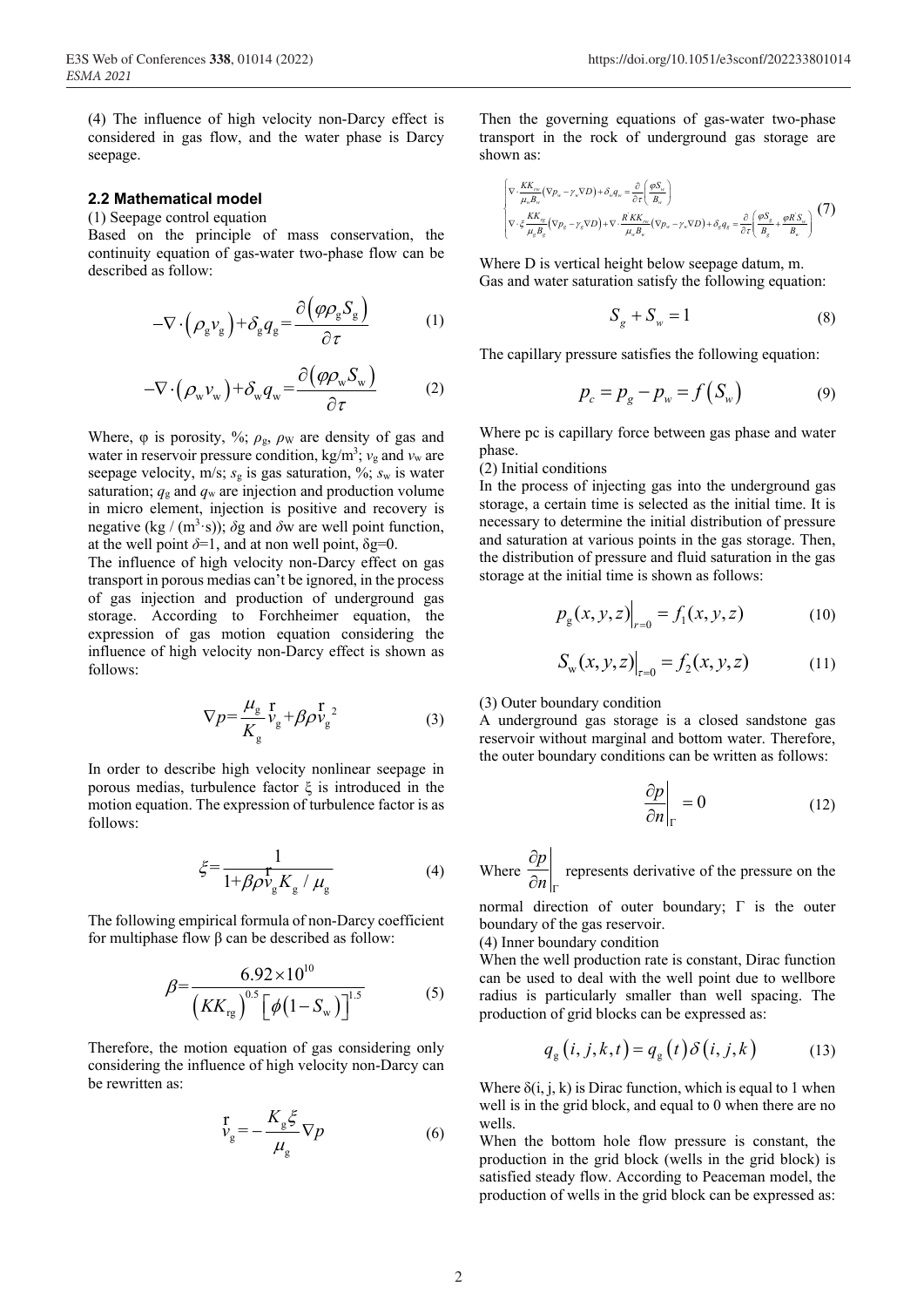$$
q_{\rm g} = \frac{2\pi K K_{\rm rg} h\alpha \xi}{\mu_{\rm g} B_{\rm g} \left[ \ln \left( r_{\rm e} / r_{\rm w} \right) + s \right]} \cdot \left( p_{\rm g} - p_{\rm wTg} \right) \tag{14}
$$

$$
q_{\rm w} = \frac{2\pi K K_{\rm rw} h\alpha}{\mu_{\rm w} B_{\rm w} \left[ \ln \left( r_{\rm c} / r_{\rm w} \right) + s \right]} \cdot \left( p_{\rm w} - p_{\rm wfw} \right) \tag{15}
$$

Where h is effective thickness of gas reservoir, m); re is equivalent radius of grid block, m; S is skin factor; α is unit conversion factor, which is equal to 0.0864.

### **2.3. Numerical simulation model**

Based on mathematical model of gas-water two-phase flow in gas storage, the solution of the numerical model can be deduced by finite difference method. The formation parameters of underground gas storage is shown in table 1.

| <b>Table 1.</b> Parameters of reservoir for model construction |  |  |  |  |
|----------------------------------------------------------------|--|--|--|--|
|----------------------------------------------------------------|--|--|--|--|

| Parameters          | Value | Parameters     | Value | Parameters    | Value |
|---------------------|-------|----------------|-------|---------------|-------|
| Reservoir pressure  |       | Temperature    | 364   | Porosity      | 6.2   |
| (MPa)               | 27.7  | (K)            |       | (%)           |       |
| Permeability        |       | Gas saturation | 68    | Depth of      | 2800  |
| (mD)                | 3.8   | (%)            |       | reservoir (m) |       |
| Length of reservoir |       | Width of       | 1000  | Thickness     | 10.1  |
| (m)                 | 2000  | reservoir (m)  |       | (m)           |       |

The relative permeability curve and rock compressibility coefficient curve used in the digital simulation process are shown in Figure 1.



**Figure 1.** Relative permeability curve and reservoir compressibility for model construction

The numerical simulation model single well in underground gas storage is as shown in Figure.2, the horizontal section length is 1000m. The actual size of gas reservoir established in this paper is 2000m× 1000m× 100m, and the gas reservoir is divided into  $42 \times 24 \times 1$  grids.



**Figure 2.** Numerical simulation model of single well in underground gas storage

### **3. Measurement of simulation**

Figure 3 shows log-log plot of pressure and pressure derivative via time of pressure build up test of a gas well in the gas storage. The skin factor of the well is 5, indicating that there is existing high pollution near the wellbore.



**Figure 3.** Double logarithmic curve of pressure and pressure derivative with. time

As shown in equation (14) and (15), the factors affecting the injection production capacity of gas wells including reservoir permeability, thickness, skin factor, wellbore radius, etc. For gas wells, the reservoir permeability and thickness can't be changed. Removing the pollution near the wellbore can improve the productivity of a single well. Acidizing is usually used for plug-release in the formation nearby wellbore. The purpose of acidizing is reducing skin factor to increase production capacity of gas well.

### **4. Result of numerical simulation**

Acidizing can reduce skin factor of gas well, so the skin factors of acidized and none acidized gas wells in numerical simulation model are 0 and 3. The reservoir parameters used in simulation models are shown in table 1.The injection and production rate are respectively  $33.64 \times 104 \text{ m}$ 3/d and  $60 \times 104 \text{ m}$ 3/D in the numerical simulation model, and simulation results are shown in figure 4 and 5. Figure 4 shows the bottom hole pressure and flow pressure in the process of injection and production. Simulation results shows that the pressure difference between reservoir pressure and flowing pressure is 5MPa for gas well without acidizing. After acidizing, pressure difference in the process of injection and production is reduced to 1.5MPa.



**Figure 4.** Pressure difference between reservoir pressure and flowing pressure in the process of injection and production